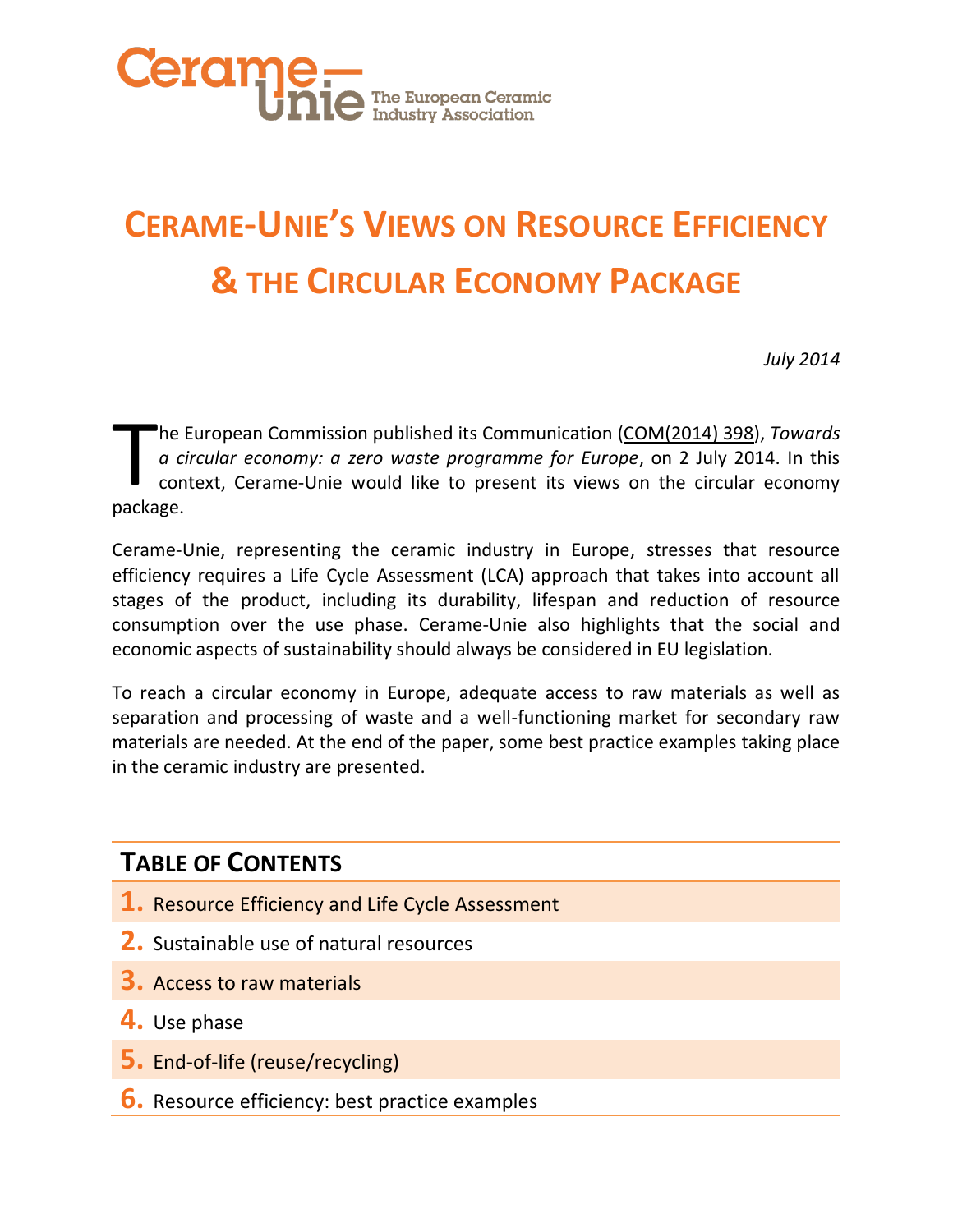## **1. Resource Efficiency and Life Cycle Assessment**

LCA is a tool to assess and quantify the potential environmental impacts of products by collecting and characterising the inputs (product, material, and water or energy flows that enter a unit process) and outputs (product, material or energy flows that leave a unit process, and emissions) in all stages of the product's life cycle. The primary concept of the LCA methodology comes from the understanding that each product, process or activity generates impacts on the environment starting from the extraction of raw materials, throughout the manufacturing process and use phase, until the end-of-life of the product (reusing, recycling or disposal). This approach is termed cradle-to-grave LCA (see Figure 1).

Resource efficiency is not about "using less" but about "using better".

Cerame-Unie is concerned by the proposed lead indicator to measure resource productivity based on Raw Materials Consumption (RMC), as proposed by the European Resource Efficiency Platform (EREP) recommendation. Resource efficiency indicators should promote the optimal use of materials. Therefore, resource policy needs to take into account indicators which focus on *resource efficiency* instead of *resource consumption*. One of the main disadvantages of this proposed indicator is the net weight of the material which is not related to resource efficiency, i.e. RMC only considers the density of the materials and not the functionality or performance. Furthermore, it does not have a life cycle value chain perspective and neglects the direct and indirect environmental impacts of products on downstream industries and end users. Last but not least, RMC has the aim to account both for consumption in Europe as well as the consumption related to imported products. This approach including imports is supported in principle, however, accurate data on RMC for imports are hard to obtain, which will lead to an overestimation of the domestic material consumption.



Figure 1 – Generic life cycle of a clay product

LCA is the scientific approach recognised worldwide to assess the consumption of resources. The contribution of ceramic products to resource efficiency can only be appreciated with a holistic approach that takes into account the complete life cycle of the product, including its durability, lifespan and reduction of resource consumption over the use phase. Hence, resource efficiency only makes sense if a cradle-to-grave LCA approach is considered. Resource efficiency should not be confused with resource consumption.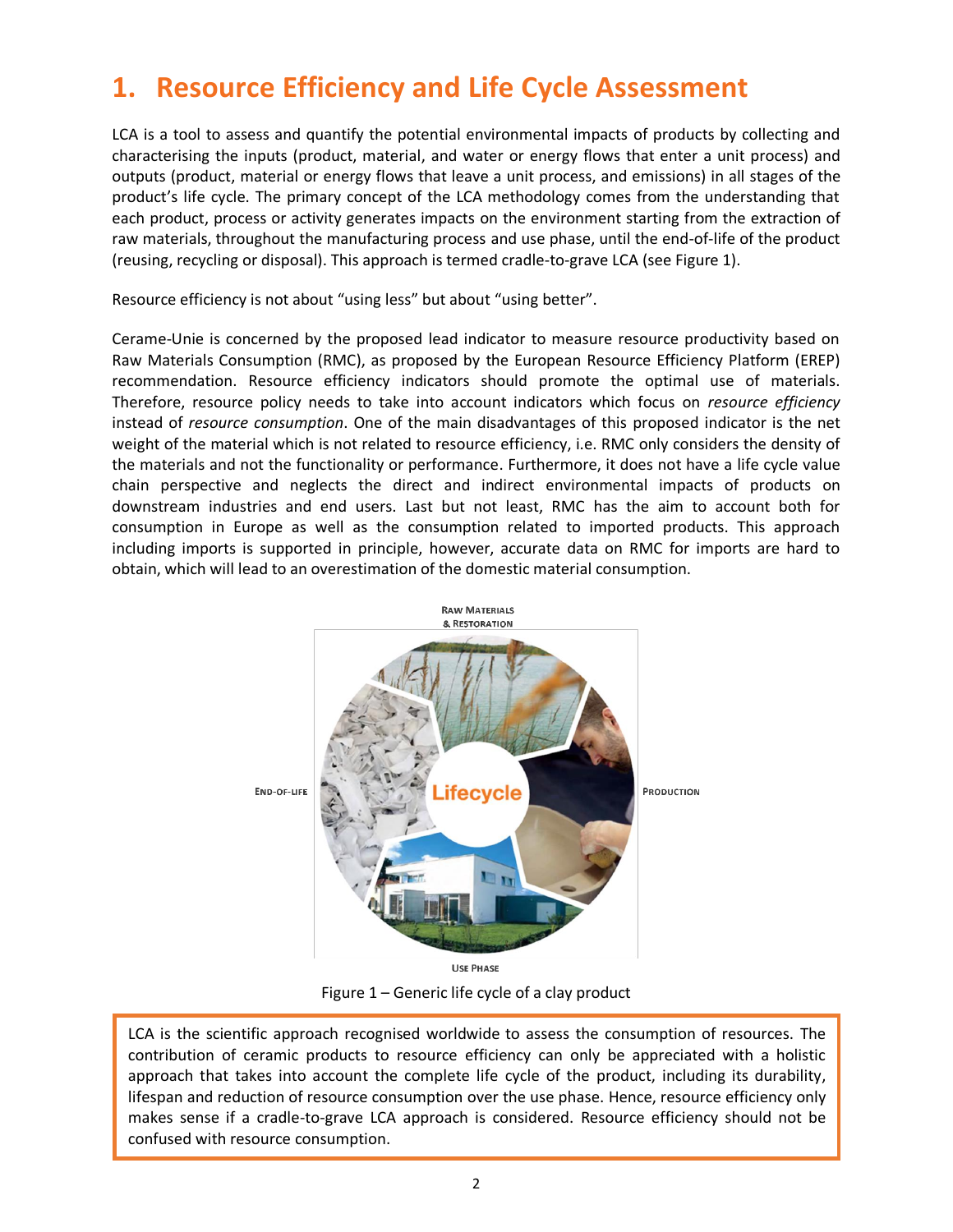### **2. Sustainable use of natural resources**

The ceramic industry comprises a large number of SMEs dispersed across Europe, as well as many world leading companies. For this reason, the industry is firmly established at regional level and provides local jobs. The industry's raw materials, mainly of mineral origin, are mostly locally available. As a result, the ceramic industry directly employs 200,000 citizens, and indirectly supports over 600,000 local jobs in Europe. This contributes to the social development and economic growth of the European Union.



 $\overline{\phantom{a}}$  considered in EU legislation. Sustainability is not only about the environment. Social and economic aspects should always be

### **Ceramic construction products**

In the scientific paper "*A view on the sustainable use of natural resources*", T. A. Harrison and D. Collins from the University of Dundee (UK) propose a new indicator to measure the availability of different raw materials for future generations. This indicator takes into account the estimated residual life (in years) of natural resources. Thus, the study provides a list of estimated residual lives of a number of natural resources, including clay for the production of bricks with an estimated residual life of over 5500 years.

Nevertheless, such indicator reflecting the scarcity/abundance of raw materials is lacking in relevant standards and methods such as EN 15804, which establishes common rules and guidelines for developing Environmental Product Declarations (EPDs) for construction products. The European Commission introduced the *sustainable use of natural resources* into the Construction Products Regulation (CPR) as the Basic Work Requirement 7 (BWR7). At this stage, DG Enterprise and member states are discussing the possibility of fulfilling the BWR7 with EPDs, which are a standardised way to communicate the environmental impacts of products on the basis of a LCA methodology. The horizontal European standard EN15804 was created in CEN/TC350 and it defines a list of mandatory environmental impact indicators to be declared in EPDs, but it only makes mandatory a cradle-to-gate approach in EPDs. The declaration of other stages remains voluntary.

For the construction sector, Cerame-Unie proposes to add a new indicator to relevant standards and methods that better takes into account the availability of raw materials to future generations. This indicator should be used together with existing LCA environmental impact indicators when assessing the environmental performance of products and buildings.

This document explains in greater detail the sustainability/resource efficiency during the different stages of the life cycle for the wide range of different ceramic products: from access to raw materials over the use phase to the end of life stage.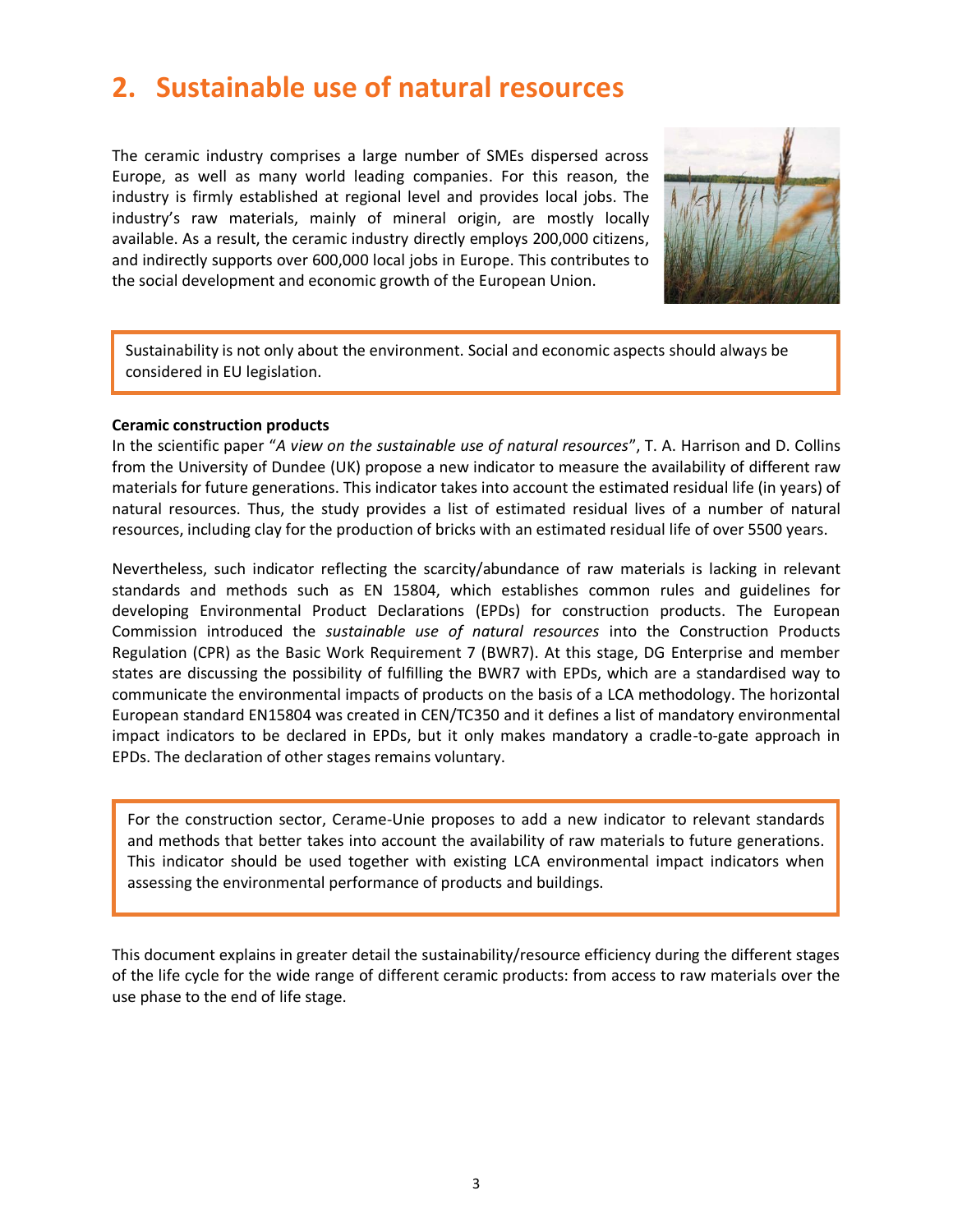## **3. Access to raw materials**

The main raw material for most ceramic sectors is clay. Depending on the product, different kinds of clay are used. Most fine ceramic sectors, such as floor and wall tiles, tableware or sanitaryware, make use of kaolin or plastic clays whereas for the more coarse ceramic products, such as bricks and roof tiles, local sources of clay are used, keeping the environmental impacts of transport very low and avoiding dependence from imports from countries outside the EU. Other ceramic sectors, such as refractories, technical ceramics and abrasives, depend mainly on industrial minerals which may often not be<br>sufficiently available within Europe. sufficiently available within Europe.

| <b>SECTORS</b>                 | Clay pipes | Bricks & roof tiles Table & ornamentalware<br>Sanitaryware<br>Wall & floor tiles | <b>Refractories</b><br><b>Technical ceramics</b><br><b>Abrasives</b> |
|--------------------------------|------------|----------------------------------------------------------------------------------|----------------------------------------------------------------------|
| <b>RAW</b><br><b>MATERIALS</b> | Clay       | Kaolin & plastic clay                                                            | Industrial minerals                                                  |
| <b>SOURCES</b>                 | Local      | <b>Mainly European</b>                                                           | European & imports<br>from worldwide<br>markets                      |

To ensure long-term raw material supply and to encourage ongoing investment in the sector, the extraction of clay and other minerals must be carefully planned. The industry would benefit from improved framework conditions especially with a view to shorten the procedure to open new quarries and clarify issues of competing land use.

During and after extraction, most quarries and riverbanks are restored and returned to their natural state, creating new habitats and improving biodiversity. By restoring clay extraction sites and promoting biodiversity, the ceramic industry plays an important role in providing green spaces in local communities. In particular cases, manufacturers of clay construction products provide the obsolete quarries to the local waste deposit authorities, which they can use to deposit local waste. In these waste deposits, biogas can be generated, which can in turn be used by the ceramic manufacturers.

### **Ceramic industrial products**

A number of ceramic products are used mainly in industrial applications, such as refractories, technical ceramics and abrasives. These products are characterised by their high performance, enabling the customer industry to achieve its goals. This performance is based on technical knowhow and the use of high quality raw materials, which are difficult to substitute and often not or not sufficiently available in Europe.

The most important of these minerals are high quality grades of magnesite, bauxite, graphite and silicon carbide.

In the short term, the industry asks that the existing trade distortions are removed. In the medium term, measures should be taken to avoid further restrictions in the exploitation of existing European deposits, for instance magnesia. In the medium to long term, alternative raw materials sources and new deposits should be explored and responsibly exploited.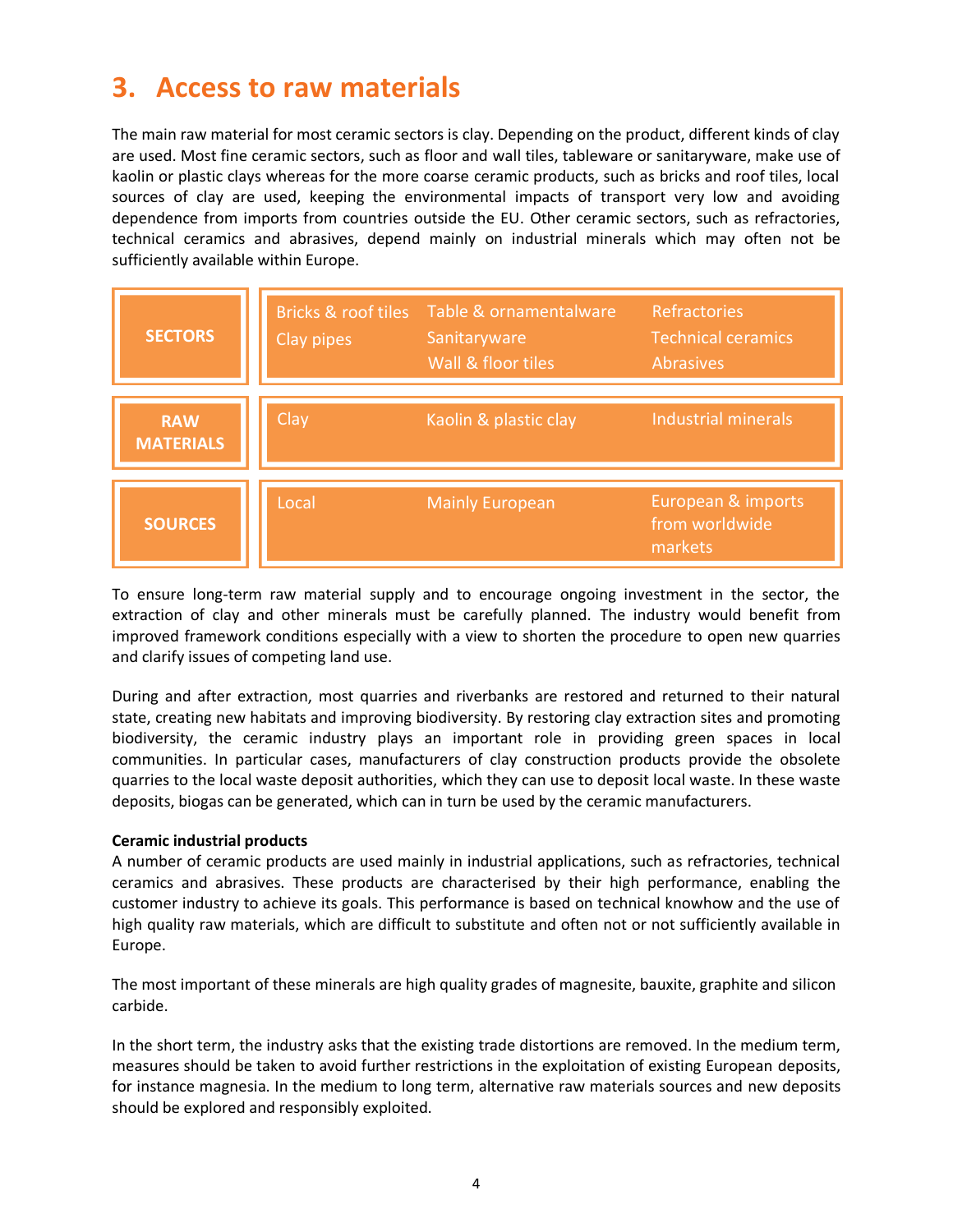### **4. Use phase**

This section addresses main features of ceramic products during their use phase, in terms of safety, durability, energy savings and impact on downstream users.

### **Safety**

Safety considerations should be included in the holistic approach of the circular economy package.

Buildings are primarily used to provide shelter to occupants. Ceramic masonry walls play an important role in providing safety and security to the users of buildings. A ceramic masonry building provides a solid structure, is highly resistant to fire and supports resilience to climate change, for instance by protecting against summer overheating and thereby reducing the need for air conditioning. Ceramic building materials also protect buildings against natural disasters (e.g. hurricanes and floods).

Moreover, ceramic masonry products contribute to a healthy indoor climate as they are non-toxic, free of any volatile organic compounds (VOCs) and contribute to a mould-proof structure.

### **Durability**

Cerame-Unie welcomes the new communication "Resource efficient opportunities in the building sector". Studies show that a brick house has an average life span of more than 150 years. Clay pipes have a similar durability and tiles for flooring and walls have a life span of up to 50 years, which is very high in comparison with alternative materials. Cerame-Unie believes that the durability of construction products is an important factor for the resource efficiency in buildings and should be reflected in the European policy appropriately.

Ceramic construction products stand out with their high durability thanks to a lifespan of over a century and require little or no maintenance/replacement. Service life extension of the first use of products gives an important contribution to the circular economy.

### **Ceramic buildings in use – Energy savings**

Relevant energy savings can already be obtained through a proper design of buildings. Thermal insulation and clay masonry products have an important role and are a logical first step in order to reduce the energy consumption of a building.

High thermal insulation ceramic blocks have been developed to mitigate the need for additional heating and cooling, thereby saving energy and costs. In addition, pitched roofs facilitate the use of photovoltaic cells, which in turn contribute to carbon-free energy generation. Today, the industry is constantly developing innovative solutions for energy-efficient buildings, such as ventilated facades, which can significantly improve the energy efficiency of a building. Innovative solutions also include new high thermal insulation ceramic blocks, filled with insulating materials.

Such blocks are frequently used in low-energy, passive and nearly-zero-energy houses. Adding a brick shield contributes to the good thermal performance of buildings. The thermal performance of a building is characterised by the heat loss rate through the envelope - the U-value. Walls of a typical single-family house from 1990 had a common U-value of 0.50 W/m<sup>2</sup>K. Whilst retaining its appearance, the cavity is filled with insulation and current installations can easily achieve a U-value of 0.15 W/m<sup>2</sup>K for walls. It leads to a significant improvement of the energy performance of buildings and consequently to less  $CO<sub>2</sub>$ emissions due to reduced heating or cooling demands.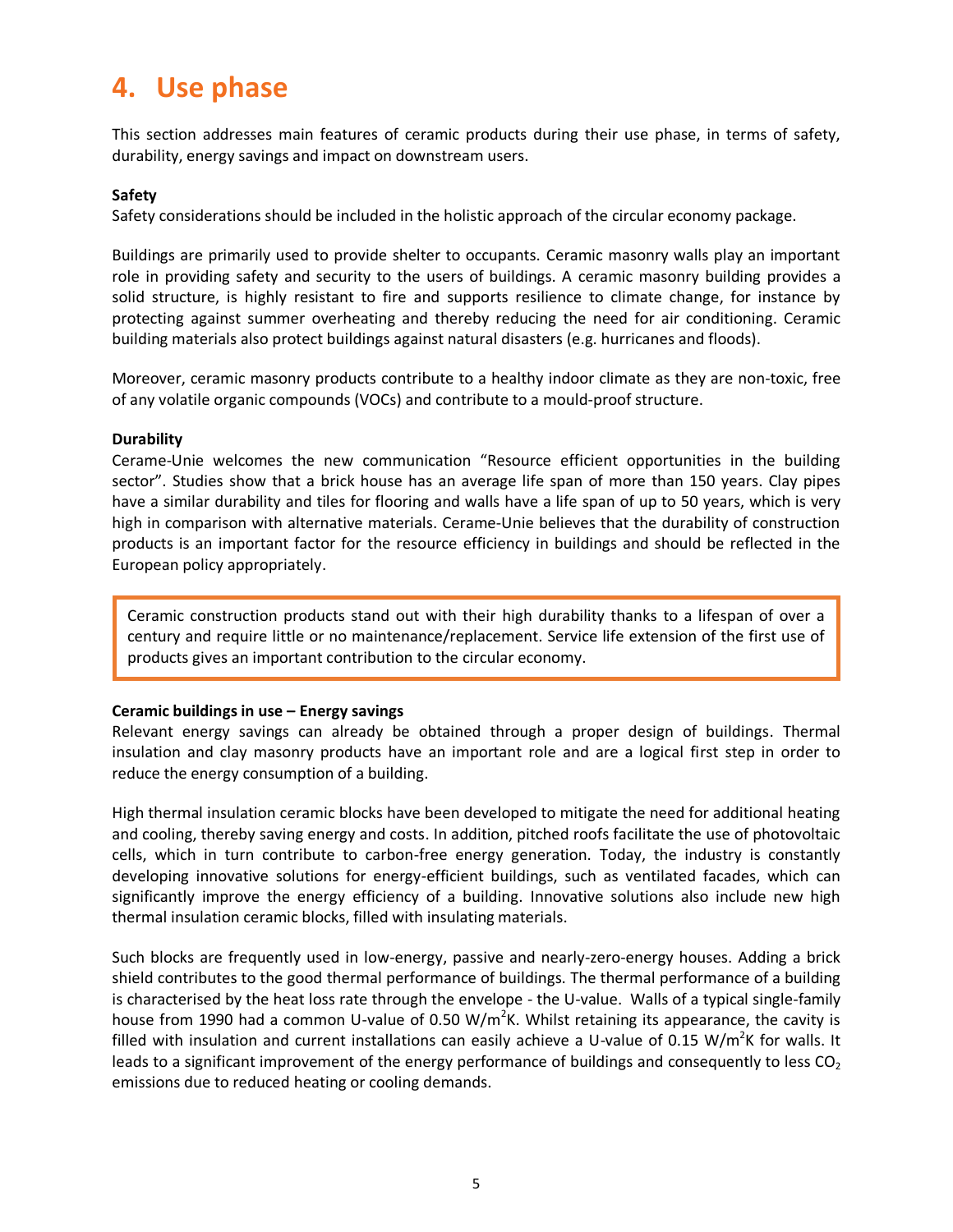Ceramic construction products provide good thermal insulation and high thermal mass. This helps to keep energy bills low and save money.

#### **Impact on downstream industries and end users**

Without the production of industrial ceramics such as refractories, abrasives and technical ceramics, there would be no cars, no planes, no trains, no gas or electricity. Refractories are crucial for all hightemperature processes, including the production of metals, cement, petrochemicals, glass and ceramics. The lining of each reactor, transport vessel or kiln uses a wide range of refractory products including bricks, monolithics and high temperature insulation wool. Without innovation in these industrial ceramics, the EU would deprive it of achieving its ambitious objectives in raw material and energy savings. At the same time, the production of some special metals and rare earth elements that are of particular importance for the development of high tech products, such as computers, mobile telephones, depend on ceramics.

Over the last decades, the lifetime of reactors lined with refractories has increased considerably resulting in significant resource savings in the downstream industries. Where in the 1960s 50 kg of refractories was needed to produce 1 tonne of steel, this has now come down to 10 kg of refractories. Given the high volumes of steel produced, this results in millions of tonnes of refractory products that have been saved annually compared to what would have been required to produce the same amount of steel in the 1960s. The amount of saved raw materials is even higher.

### **5. End-of-life (reuse/recycling)**

In this section, we present a range of reuse/recycling activities taking place in the ceramic industry. Nevertheless, proper dismantling of buildings or furnaces is required. Most ceramic products can be recycled after the end-of-life stage, but Cerame-Unie highlights the need of having a good system for collection, sorting and separation of waste. By doing this, the quality of materials available for recycling will improve. Recycling is a relevant process for resource efficiency and thus should be properly addressed. However, due to the long lifespan of ceramic products and the fact that in some sectors over a third of the production is exported outside the EU, the quantity of secondary material available after the end-of-life stage is often insufficient. As a result, virgin material remains a requirement within the supply chain.

It is also important that the European Waste Framework Directive is implemented in a consistent way across the EU. For example, a secondary material can have value in one member state, but be considered as waste in another, which hampers the creation of a European market for these materials.

The Commission should focus on the creation of a market for secondary materials to reach the targets for construction and demolition waste.

#### **Reuse of roof tiles**

Roof tiles have a long life span and require little or no maintenance. Thus, they can be easily reused. After the end-of-life stage of a building, roof tiles can be removed, transported to a storage site and then reused in a new building.

#### **Recycling ceramic construction products**

After a building is demolished, ceramic construction products (e.g. ceramic masonry products, ceramic tiles for flooring and walls and ceramic sanitaryware) can be crushed and then used as secondary raw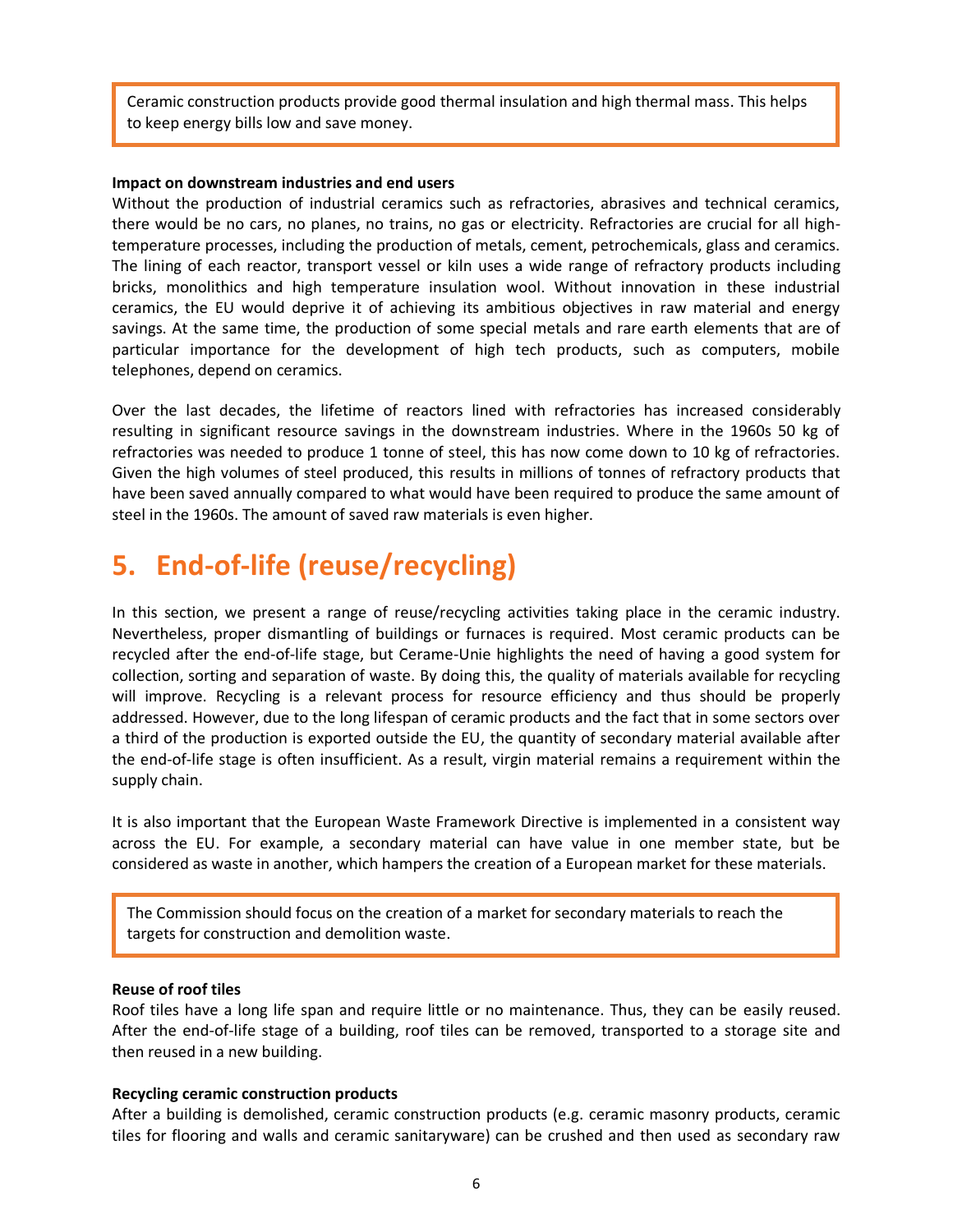materials for different applications, including road construction (sub-layer), cement clinker production, agriculture, embankments, tennis courts, substrate for green roofs and concrete aggregates.

Crushed ceramic masonry units coming from the demolition of the building can also be used to replace primary raw materials in the manufacturing of an equivalent ceramic masonry unit.



Figure 2 – Recycled ceramic aggregates. Source: Silvestre, R. et al., 2013

### **Recycling of refractories**

Recycling of refractories at the end of their use phase has become state of the art in Europe. Over 80% of all European refractory products are recycled, reused or consumed.

Nearly 100% of non-infiltrated scrap, is reused as secondary raw material thanks to the selective breakout and separation of reusable materials from the infiltrated parts. The remaining cannot be similarly treated currently because of economic or regulatory constraint. The latest development is a heat treatment of the infiltrated parts, which purifies the material. This step creates secondary raw material out of waste, which could not be reused so far.

### **6. Resource efficiency: best practice examples**

Resource efficiency is at the heart of the ceramic manufacturing. It is a prerequisite to remain competitive. The ceramic industry is continuously investing in innovation to further improve the resource efficiency, as is shown in the examples below:

### **Roof tiles production**

In Belgium, a manufacturer of ceramic roof tiles has demonstrated that granite powder can be used as secondary raw material in the production of ceramic roof tiles. By doing this, the mechanical strength of the roof tile improves and the manufacturer produces a much thinner tile. This contributes to a reduction of primary clay and sand use, and reduced energy consumption in production, transport and packaging. Consequently, there are less CO<sub>2</sub> emissions per m<sup>2</sup> of roof.



### **Clay block production**

One German manufacturer uses crushed clay roof tiles, which were collected at the end-of-life of a building, for the production of clay blocks. These crushed tiles were added to the raw material mixture without losing the technical properties of the blocks. As a result, the manufacturer uses less virgin material in the production process.